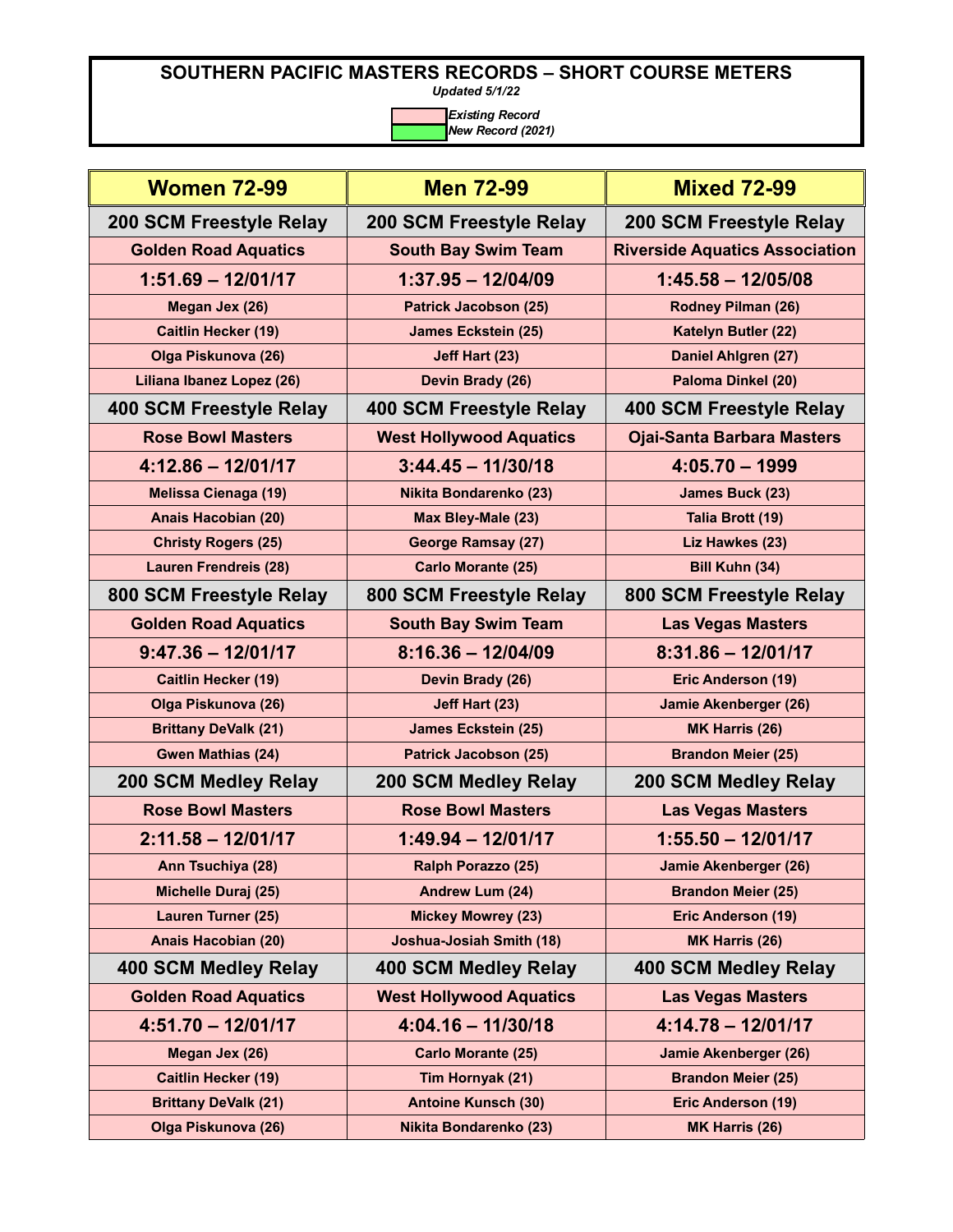*Updated 5/1/22*

| <b>Women 100-119</b>         | <b>Men 100-119</b>             | <b>Mixed 100-119</b>            |
|------------------------------|--------------------------------|---------------------------------|
| 200 SCM Freestyle Relay      | 200 SCM Freestyle Relay        | 200 SCM Freestyle Relay         |
| <b>Mission Viejo Masters</b> | <b>Golden Road Aquatics</b>    | <b>El Segundo Masters</b>       |
| $1:52.65 - 12/05/08$         | $1:31.58 - 12/04/15$           | 1:41.62 - 1997                  |
| Kelsey Muller (26)           | <b>Mario Marshall (33)</b>     | Bert Bergen (30)                |
| Rebekah Olsen (28)           | <b>Nicholas Korth (24)</b>     | <b>Diane Graner Gallas (33)</b> |
| <b>Cynthia Lewis (33)</b>    | <b>Alexander Aceino (24)</b>   | <b>Marcel Rinzler (26)</b>      |
| <b>Lindsey Hartman (27)</b>  | Ivan Serrano (32)              | Heidi Hannenian (26)            |
| 400 SCM Freestyle Relay      | 400 SCM Freestyle Relay        | 400 SCM Freestyle Relay         |
| <b>Long Beach Masters</b>    | <b>Golden Road Aquatics</b>    | <b>Golden Road Aquatics</b>     |
| $4:21.54 - 1994$             | $3:18.88 - 12/01/17$           | $3:41.64 - 12/01/17$            |
| <b>Kathy Stuppy (24)</b>     | <b>Nikita Lobintsev (29)</b>   | Liliana Ibanez Lopez (26)       |
| Jill Keenan (25)             | <b>Luke Pechmann (27)</b>      | <b>Alexander Aceino (26)</b>    |
| <b>Maureen Mendoza (33)</b>  | <b>Nicholas Popov (27)</b>     | Megan Jex (26)                  |
| Theresa Bixby (36)           | <b>Dimitri Colupaev (27)</b>   | <b>Mario Marshall (35)</b>      |
| 800 SCM Freestyle Relay      | 800 SCM Freestyle Relay        | 800 SCM Freestyle Relay         |
| <b>Las Vegas Masters</b>     | <b>West Hollywood Aquatics</b> | <b>West Hollywood Aquatics</b>  |
| $9:50.30 - 12/04/15$         | $8:16.61 - 07/15/06$           | $9:12.78 - 1994$                |
| <b>Briana Emig (24)</b>      | <b>Brian Olver (29)</b>        | <b>Andrea DeVuono (32)</b>      |
| <b>Stephanie Hank (26)</b>   | <b>Matt Schmidt (28)</b>       | David Newman (29)               |
| <b>Bailey Hinz (29)</b>      | <b>Chris Peckover (24)</b>     | Amy Danzler (29)                |
| <b>Melissa Giovanni (36)</b> | <b>Mike Crosby (27)</b>        | Jim Rhyne (28)                  |
| <b>200 SCM Medley Relay</b>  | <b>200 SCM Medley Relay</b>    | <b>200 SCM Medley Relay</b>     |
| <b>Golden Road Aquatics</b>  | <b>Golden Road Aquatics</b>    | <b>Golden Road Aquatics</b>     |
| $2:05.79 - 12/04/15$         | $1:39.29 - 12/02/16$           | $1:48.37 - 12/01/17$            |
| Margo Stanfa (24)            | Tony Cox (26)                  | <b>Margo Aceino (26)</b>        |
| <b>Taryn Allbright (22)</b>  | <b>Nicholas Korth (25)</b>     | Luke Pechmann (27)              |
| <b>Lizz Grainger (24)</b>    | <b>Mario Marshall (34)</b>     | <b>Alexander Aceino (26)</b>    |
| Abica Dubay (30)             | Luke Pechmann (26)             | Liliana Ibanez Lopez (26)       |
| 400 SCM Medley Relay         | 400 SCM Medley Relay           | 400 SCM Medley Relay            |
| <b>UCLA Bruin Masters</b>    | <b>Golden Road Aquatics</b>    | <b>Mission Viejo Masters</b>    |
| $4:59.93 - 12/01/06$         | $3:58.72 - 12/02/16$           | $4:45.66 - 12/05/08$            |
| Laura Ferretti (19)          | Tony Cox (26)                  | <b>Juan Carlo Piccio (27)</b>   |
| Laurie Dodd (34)             | Luke Pechmann (26)             | <b>Lindsey Hartman (27)</b>     |
| <b>Rachael Dillon (23)</b>   | <b>Christopher Kang (28)</b>   | Hiro Sugimoto (25)              |
| <b>Gretchen Ballard (28)</b> | Andrew Wood (39)               | <b>Jocelyn Maggard (21)</b>     |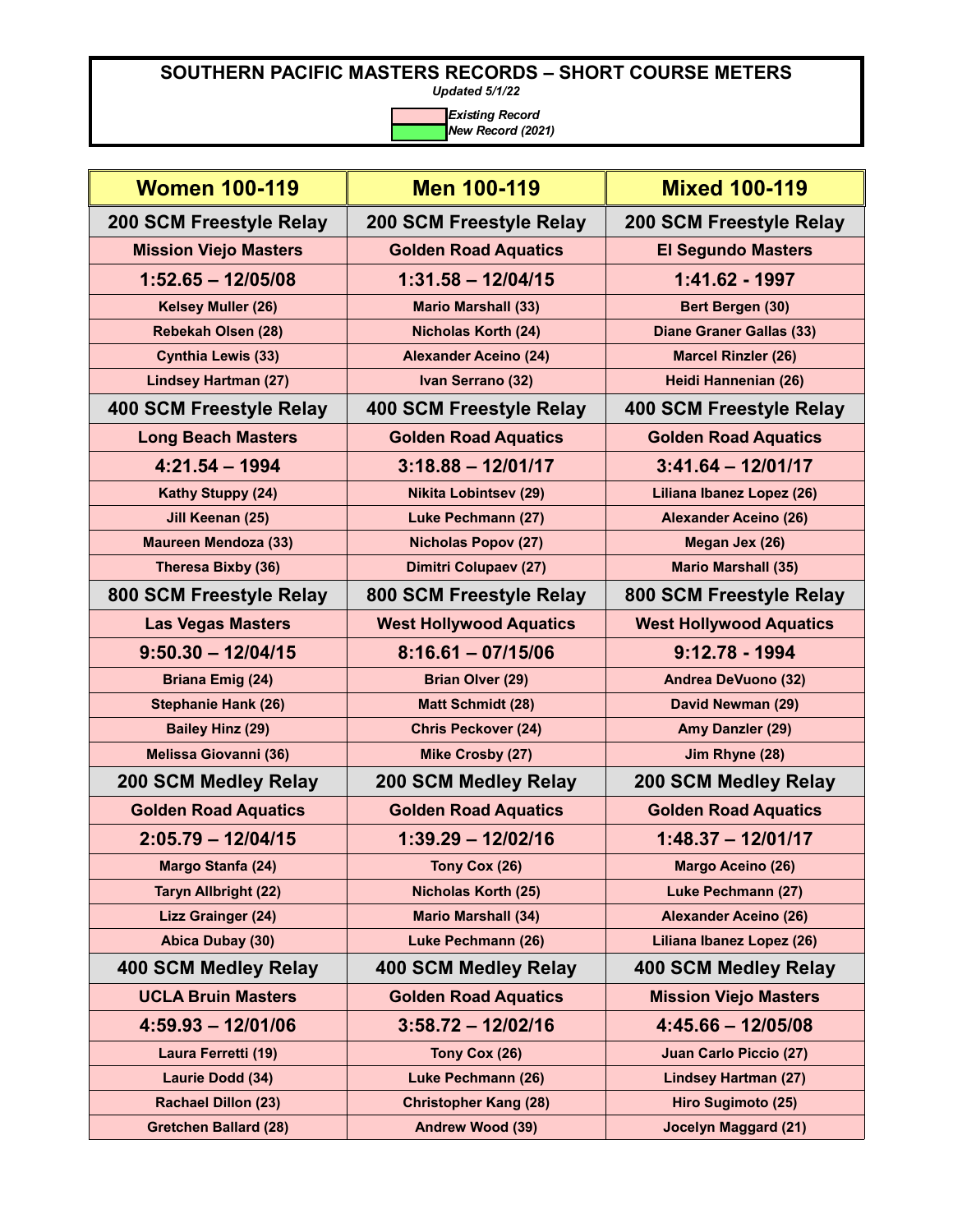*Updated 5/1/22*

| <b>Women 120-159</b>            | <b>Men 120-159</b>                     | <b>Mixed 120-159</b>            |
|---------------------------------|----------------------------------------|---------------------------------|
| 200 SCM Freestyle Relay         | 200 SCM Freestyle Relay                | 200 SCM Freestyle Relay         |
| <b>Mission Viejo Masters</b>    | <b>Southern Calif. Aquatic Masters</b> | <b>El Segundo Masters</b>       |
| $1:52.76 - 12/04/09$            | $1:32.97 - 10/24/09$                   | $1:41.37 - 12/10/00$            |
| Kimberlee Frith (25)            | <b>Matthew Cornue (34)</b>             | Bert Bergen (33)                |
| <b>Cynthia Lewis (34)</b>       | <b>Matthew McGinnis (24)</b>           | Paige Francis (22)              |
| Rebekah Olsen (29)              | Peter Ford (30)                        | <b>Diane Graner Gallas (36)</b> |
| Ahelee Sue Osborn (51)          | Dan Wegner (38)                        | <b>Derek Robinson (31)</b>      |
| 400 SCM Freestyle Relay         | 400 SCM Freestyle Relay                | 400 SCM Freestyle Relay         |
| <b>Mission Viejo Masters</b>    | <b>Southern Calif. Aquatic Masters</b> | <b>Golden Road Aquatics</b>     |
| $4:11.35 - 12/04/09$            | $3:23.69 - 12/04/09$                   | $3:48.17 - 11/30/18$            |
| Rebekah Olsen (29)              | Dan Wegner (38)                        | <b>Megan Melgaard (38)</b>      |
| <b>Cynthia Lewis (34)</b>       | Erik Hochstein (41)                    | Megan Jex (27)                  |
| Kimberlee Frith (25)            | Erik Tolmachoff (28)                   | <b>Luke Pechmann (28)</b>       |
| Ahelee Sue Osborn (51)          | <b>Matthew McGinnis (24)</b>           | Tony Cox (28)                   |
| 800 SCM Freestyle Relay         | 800 SCM Freestyle Relay                | 800 SCM Freestyle Relay         |
| <b>Mission Viejo Masters</b>    | <b>Southern Calif. Aquatic Masters</b> | <b>Novaquatics Masters</b>      |
| $8:57.45 - 12/04/09$            | $7:44.51 - 12/04/09$                   | $8:25.57 - 11/30/12$            |
| <b>Nichole Talbot (32)</b>      | <b>David Schlesinger (34)</b>          | <b>Cynthia Lewis (37)</b>       |
| <b>Cynthia Lewis (34)</b>       | Dan Wegner (38)                        | Evan Krauss (26)                |
| Kimberlee Frith (25)            | Erik Tolmachoff (28)                   | Amy Collins (41)                |
| <b>Rebekah Olsen (29)</b>       | Erik Hochstein (41)                    | <b>Dickie Fernandez (41)</b>    |
| <b>200 SCM Medley Relay</b>     | <b>200 SCM Medley Relay</b>            | <b>200 SCM Medley Relay</b>     |
| <b>Mission Viejo Masters</b>    | <b>Novaquatics Masters</b>             | <b>Golden Road Aquatics</b>     |
| $2:06.05 - 12/04/09$            | $1:46.17 - 12/01/06$                   | $1:50.88 - 11/30/18$            |
| <b>Rebekah Olsen (29)</b>       | <b>Marcel Rinzler (35)</b>             | <b>Megan Melgaard (38)</b>      |
| <b>Cynthia Lewis (34)</b>       | Steve West (34)                        | <b>Mike Alexandrov (33)</b>     |
| Kimberlee Frith (25)            | <b>Ozzie Quevedo (30)</b>              | Tony Cox (28)                   |
| <b>Jennifer Batcheller (41)</b> | Felipe Delgado (33)                    | Megan Jex (27)                  |
| 400 SCM Medley Relay            | 400 SCM Medley Relay                   | <b>400 SCM Medley Relay</b>     |
| <b>Mission Viejo Masters</b>    | <b>Novaquatics Masters</b>             | <b>Rose Bowl Masters</b>        |
| $4:33.44 - 12/04/09$            | $3:52.51 - 12/01/06$                   | $4:19.94 - 12/01/17$            |
| Ahelee Sue Osborn (51)          | <b>Marcel Rinzler (35)</b>             | <b>Simon Burnett (34)</b>       |
| <b>Cynthia Lewis (34)</b>       | Steve West (34)                        | <b>Chad Durieux (38)</b>        |
| <b>Rebekah Olsen (29)</b>       | <b>Ozzie Quevedo (30)</b>              | <b>Lauren Frendreis (28)</b>    |
| Kimberlee Frith (25)            | Felipe Delgado (33)                    | Ann Tsuchiya (28)               |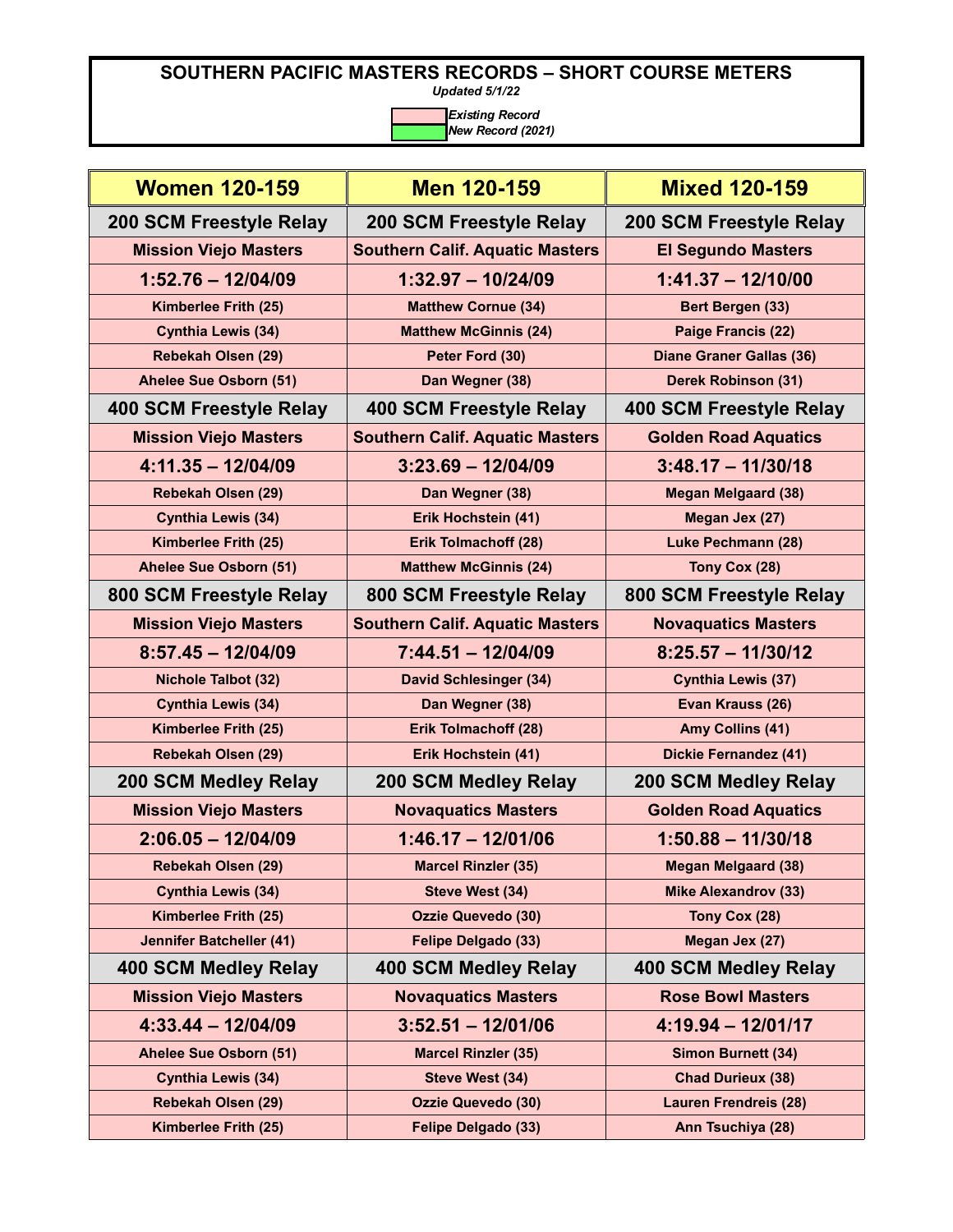*Updated 5/1/22*

| <b>Women 160-199</b>                   | <b>Men 160-199</b>                     | <b>Mixed 160-199</b>                   |
|----------------------------------------|----------------------------------------|----------------------------------------|
| 200 SCM Freestyle Relay                | 200 SCM Freestyle Relay                | 200 SCM Freestyle Relay                |
| <b>Novaquatics Masters</b>             | <b>Southern Calif. Aquatic Masters</b> | <b>Southern Calif. Aquatic Masters</b> |
| $1:58.41 - 12/05/08$                   | $1:35.52 - 12/05/08$                   | $1:49.69 - 12/05/08$                   |
| <b>Emily Odgers (40)</b>               | Erik Hochstein (40)                    | Chris Wall (46)                        |
| <b>Julia Juliusson (43)</b>            | <b>David Andriole (44)</b>             | Rada Owen (30)                         |
| <b>Susanne Simpson (48)</b>            | <b>Christopher Beach (39)</b>          | Daniel Muth (42)                       |
| Ahelee Sue Osborn (50)                 | Dan Wegner (37)                        | Jenny Cook (50)                        |
| <b>400 SCM Freestyle Relay</b>         | 400 SCM Freestyle Relay                | 400 SCM Freestyle Relay                |
| <b>Las Vegas Masters</b>               | <b>Mission Viejo Masters</b>           | <b>Novaquatics Masters</b>             |
| $4:30.45 - 12/06/13$                   | $3:50.85 - 12/04/09$                   | $4:02.73 - 11/30/12$                   |
| Kari Adams (47)                        | <b>Steve Gunnell (39)</b>              | Bernie Zeruhn (41)                     |
| <b>Melissa Giovanni (34)</b>           | <b>Jeffrey Mitchell (40)</b>           | Amy Collins (41)                       |
| Karin Wegner (41)                      | <b>Douglas Barker (46)</b>             | <b>Megan Hedges (40)</b>               |
| Katy Phifer (40)                       | <b>Brian Busacca (50)</b>              | Steve West (40)                        |
| 800 SCM Freestyle Relay                | 800 SCM Freestyle Relay                | 800 SCM Freestyle Relay                |
| <b>Conejo Valley Masters</b>           | <b>Ventura County Masters</b>          | <b>UCLA Bruin Masters</b>              |
| $9:46.95 - 12/04/15$                   | $8:05.09 - 2001$                       | $8:41.06 - 11/30/07$                   |
| Jennifer Weiderman (49)                | Jim McConica (51)                      | <b>Gerry Rodrigues (45)</b>            |
| <b>Arlette Godges (51)</b>             | Don Smith (40)                         | Jeff Pickett (33)                      |
| Deanna Koehler (46)                    | Tim Hedrick (38)                       | Laurie Dodd (35)                       |
| <b>Becky Cleavenger (52)</b>           | Mike Shaffer (36)                      | <b>Jenny Cook (49)</b>                 |
| 200 SCM Medley Relay                   | <b>200 SCM Medley Relay</b>            | <b>200 SCM Medley Relay</b>            |
| <b>Southern Calif. Aquatic Masters</b> | <b>West Hollywood Aquatics</b>         | <b>Southern Calif. Aquatic Masters</b> |
| $2:16.66 - 12/08/19$                   | $1:54.91 - 1994$                       | $2:00.06 - 12/12/03$                   |
| Ana Fradkin (46)                       | <b>James Ballard (36)</b>              | <b>Lars Reierson (38)</b>              |
| Rossella Pescatori (48)                | <b>Thomas Reudy (39)</b>               | Karen Melick (46)                      |
| <b>Shirley Fladoos (47)</b>            | <b>Michael Mealiffe (53)</b>           | Paul Carter (46)                       |
| Rachel Pinto (42)                      | Gary Quinn (36)                        | <b>Joanne Reierson (32)</b>            |
| 400 SCM Medley Relay                   | 400 SCM Medley Relay                   | 400 SCM Medley Relay                   |
| <b>Conejo Valley Masters</b>           | <b>West Hollywood Aquatics</b>         | <b>West Hollywood Aquatics</b>         |
| $5:11.43 - 12/04/15$                   | $4:09.68 - 11/30/18$                   | $4:35.15 - 1994$                       |
| Beata Konopka (46)                     | <b>Christopher Gibson (35)</b>         | <b>Andrea DeVuono (32)</b>             |
| Jennifer Weiderman (49)                | <b>Matthew Schmidt (40)</b>            | Karen Melick (37)                      |
| <b>Leslie Monroe (41)</b>              | Carl Larsen (41)                       | <b>Michael Mealiffe (53)</b>           |
| Deanna Koehler (46)                    | <b>Craig Sinel (44)</b>                | <b>Thomas Reudy (39)</b>               |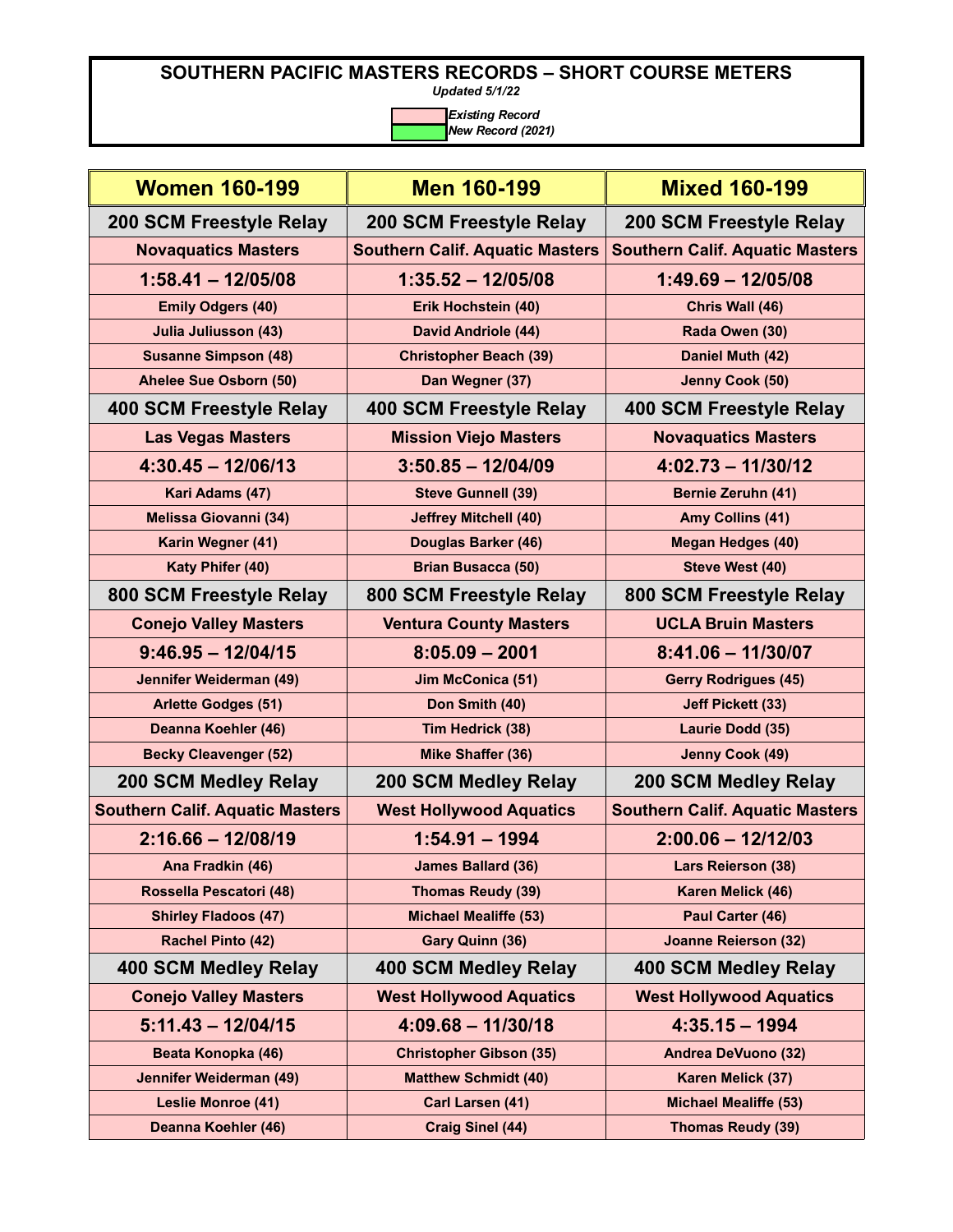*Updated 5/1/22*

| <b>Women 200-239</b>         | Men 200-239                            | <b>Mixed 200-239</b>                   |
|------------------------------|----------------------------------------|----------------------------------------|
| 200 SCM Freestyle Relay      | 200 SCM Freestyle Relay                | <b>200 SCM Freestyle Relay</b>         |
| <b>UCLA Bruin Masters</b>    | <b>Southern Calif. Aquatic Masters</b> | <b>Southern Calif. Aquatic Masters</b> |
| $1:58.50 - 10/20/13$         | $1:47.41 - 1994$                       | $1:51.24 - 12/04/09$                   |
| Erika Stebbins (43)          | Peter O'Keeffe (44)                    | <b>Arlette Godges (45)</b>             |
| Jenny Cook (55)              | Fred Hubbell (42)                      | John Quinn (59)                        |
| <b>Christie Ciraulo (60)</b> | Frank Piemme (69)                      | <b>James McCloskey (45)</b>            |
| Veronica Hibben (57)         | Frans Nelson (52)                      | Jenny Cook (51)                        |
| 400 SCM Freestyle Relay      | 400 SCM Freestyle Relay                | 400 SCM Freestyle Relay                |
| <b>Conejo Valley Masters</b> | <b>Southern Calif. Aquatic Masters</b> | <b>Southern Calif. Aquatic Masters</b> |
| $4:20.42 - 12/08/19$         | $3:49.97 - 11/22/09$                   | $4:05.67 - 12/04/09$                   |
| <b>Arlette Godges (55)</b>   | Eric Hockstein (41)                    | John Quinn (59)                        |
| <b>Becky Cleavenger (56)</b> | John Quinn (59)                        | <b>Arlette Godges (45)</b>             |
| Eve Maidenberg (43)          | Dan Leonard (55)                       | <b>Jenny Cook (51)</b>                 |
| <b>Jill Gellatly (52)</b>    | <b>James McCloskey (45)</b>            | <b>James McCloskey (45)</b>            |
| 800 SCM Freestyle Relay      | 800 SCM Freestyle Relay                | 800 SCM Freestyle Relay                |
| <b>UCLA Bruin Masters</b>    | <b>Ventura County Masters</b>          | <b>Conejo Valley Masters</b>           |
| $9:29.43 - 12/06/13$         | $8:16.30 - 12/04/09$                   | $9:14.14 - 12/01/17$                   |
| Veronica Hibben (57)         | <b>Mike Shaffer (44)</b>               | <b>Arlette Godges (53)</b>             |
| <b>Christie Ciraulo (60)</b> | <b>Christopher Cooper (45)</b>         | <b>Becky Cleavenger (54)</b>           |
| Laurie Dodd (41)             | <b>Michael Blatt (54)</b>              | Doug Koehler (51)                      |
| Erika Stebbins (43)          | Jim McConica(59)                       | Kelly Karren (44)                      |
| 200 SCM Medley Relay         | <b>200 SCM Medley Relay</b>            | <b>200 SCM Medley Relay</b>            |
| <b>UCLA Bruin Masters</b>    | <b>Novaquatics Masters</b>             | <b>LA Peninsula Swimmers</b>           |
| $2:13.32 - 10/20/13$         | $1:57.20 - 12/04/09$                   | $2:10.49 - 12/04/09$                   |
| Erika Stebbins (43)          | Tord Benner (50)                       | <b>Susan Kingston (47)</b>             |
| Jenny Cook (55)              | <b>Gerard Von Hoffmann (53)</b>        | <b>Gregory Willis (61)</b>             |
| <b>Christie Ciraulo (60)</b> | Jamie Fowler (50)                      | <b>Traci Granger (51)</b>              |
| Veronica Hibben (57)         | Frank Wasko (49)                       | <b>Duncan McBride (55)</b>             |
| <b>400 SCM Medley Relay</b>  | 400 SCM Medley Relay                   | 400 SCM Medley Relay                   |
| <b>Conejo Valley Masters</b> | <b>Ventura County Masters</b>          | <b>Southern Calif. Aquatic Masters</b> |
| $5:10.58 - 12/01/17$         | $4:12.51 - 12/04/09$                   | $4:36.96 - 12/04/09$                   |
| Beata Konopka (48)           | Jim McConica (59)                      | Doug Kajiwara (52)                     |
| Jennifer Weiderman (51)      | <b>Christopher Cooper (45)</b>         | Dan Leonard (55)                       |
| <b>Arlette Godges (53)</b>   | <b>Mike Shaffer (44)</b>               | <b>Arlette Godges (45)</b>             |
| <b>Becky Cleavenger (54)</b> | Michael Blatt (54)                     | Jenny Cook (51)                        |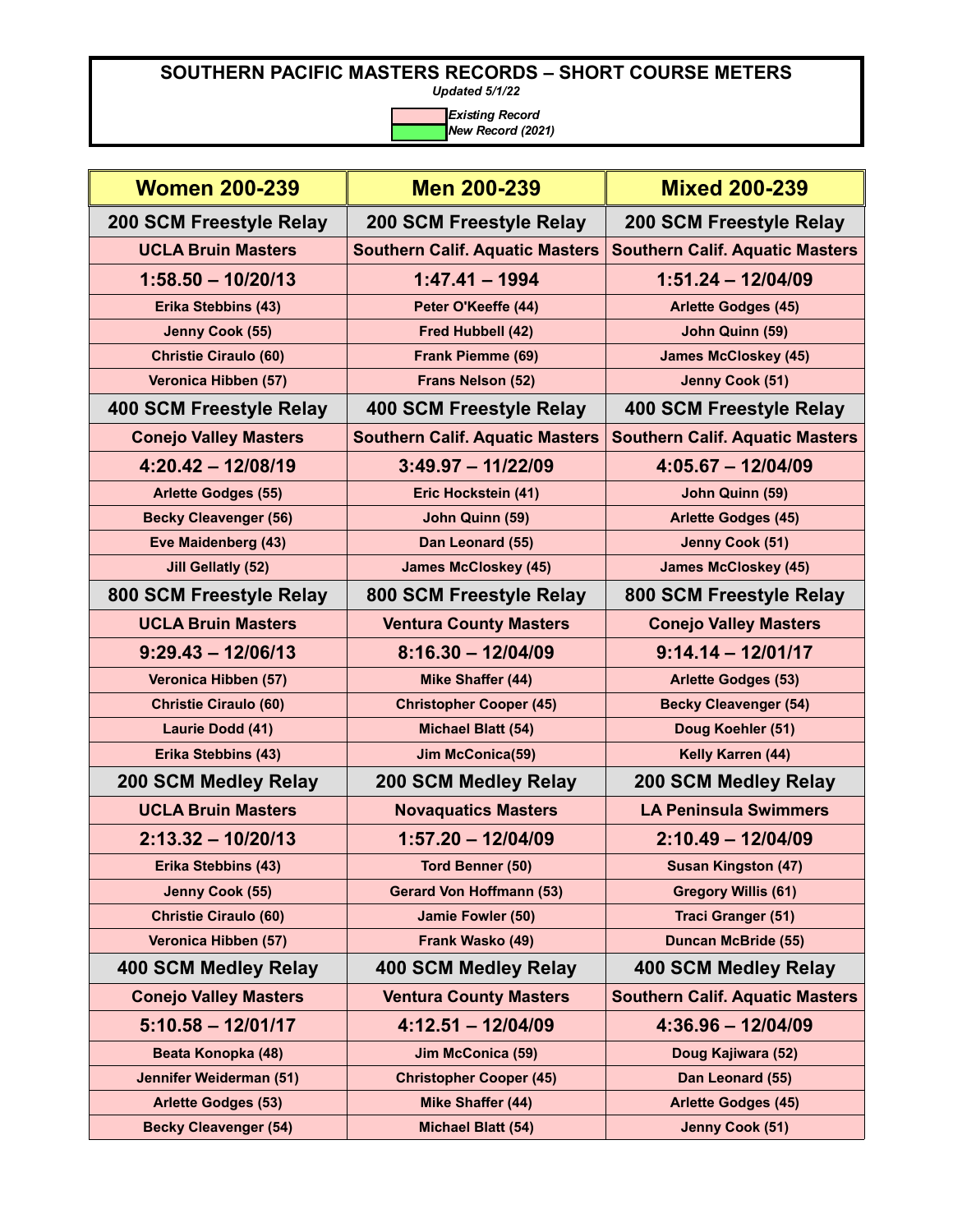*Updated 5/1/2022*

| <b>Women 240-279</b>          | Men 240-279                    | <b>Mixed 240-279</b>               |
|-------------------------------|--------------------------------|------------------------------------|
| 200 SCM Freestyle Relay       | <b>200 SCM Freestyle Relay</b> | <b>200 SCM Freestyle Relay</b>     |
| <b>UCLA Bruin Masters</b>     | <b>Ventura County Masters</b>  | <b>Conejo Valley Masters</b>       |
| $2:02.15 - 03/05/16$          | $1:50.71 - 12/02/11$           | $2:11.27 - 11/30/18$               |
| <b>Jacki Hirsty (64)</b>      | Hubie Kerns (62)               | Doug Koehler (52)                  |
| <b>Christie Ciraulo (63)</b>  | Glenn Gruber (62)              | <b>Clive Edwards (65)</b>          |
| Jenny Cook (58)               | Jim McConica (61)              | Niki Stokols (61)                  |
| Veronica Hibben (60)          | <b>Michael Blatt (56)</b>      | <b>Nancy Kirkpatrick-Reno (63)</b> |
| 400 SCM Freestyle Relay       | 400 SCM Freestyle Relay        | 400 SCM Freestyle Relay            |
| <b>UCLA Bruin Masters</b>     | <b>Ventura County Masters</b>  | <b>Conejo Valley Masters</b>       |
| $4:30.74 - 03/05/16$          | $4:07.34 - 12/02/11$           | $4:24.25 - 11/30/18$               |
| <b>Jacki Hirsty (64)</b>      | Glenn Gruber (62)              | <b>Arlette Godges (54)</b>         |
| <b>Christie Ciraulo (63)</b>  | Hubie Kerns (62)               | <b>Becky Cleavenger (55)</b>       |
| Jenny Cook (58)               | Jim McConica (61)              | <b>Robert Rosen (68)</b>           |
| Veronica Hibben (60)          | <b>Michael Blatt (56)</b>      | <b>Mark Buckley (65)</b>           |
| 800 SCM Freestyle Relay       | 800 SCM Freestyle Relay        | 800 SCM Freestyle Relay            |
| <b>Mission Viejo Masters</b>  | <b>Ventura County Masters</b>  | <b>Novaquatics Masters</b>         |
| $11:29.11 - 12/04/09$         | $8:50.43 - 12/04/15$           | $11:04.83 - 11/28/21$              |
| <b>Beverly Montrella (63)</b> | Jim McConica (65)              | Debbie Bradbury (70)               |
| <b>Mindy Dougherty (57)</b>   | Glenn Gruber (66)              | George Serbia (61)                 |
| Jeanne Little (72)            | Michael Blatt (60)             | <b>Ming Robinson (58)</b>          |
| <b>Bonnie Spivey (51)</b>     | Mike Shaffer (50)              | <b>Mark Buckley (65)</b>           |
| 200 SCM Medley Relay          | <b>200 SCM Medley Relay</b>    | 200 SCM Medley Relay               |
| <b>UCLA Bruin Masters</b>     | <b>Ventura County Masters</b>  | <b>Novaquatics Masters</b>         |
| $2:19.81 - 03/05/16$          | $2:06.92 - 12/02/11$           | $2:04.82 - 12/08/2019$             |
| Veronica Hibben (60)          | Jim McConica (61)              | Jamie Fowler (60)                  |
| Jenny Cook (58)               | Hubie Kerns (62)               | <b>Henry Vehovec (61)</b>          |
| <b>Christie Ciraulo (63)</b>  | Glenn Gruber (62)              | Katie Osborne (56)                 |
| <b>Jacki Hirsty (64)</b>      | Michael Blatt (56)             | Veronica Hibben (63)               |
| <b>400 SCM Medley Relay</b>   | 400 SCM Medley Relay           | 400 SCM Medley Relay               |
| <b>UCLA Bruin Masters</b>     | <b>Ventura County Masters</b>  | <b>Conejo Valley Masters</b>       |
| $5:20.01 - 03/05/16$          | $4:29.34 - 12/04/15$           | $5:23.61 - 11/30/18$               |
| Veronica Hibben (60)          | Jim McConica (65)              | <b>Nancy Kirkpatrick-Reno (63)</b> |
| Jenny Cook (58)               | Hubie Kerns (66)               | <b>Clive Edwards (65)</b>          |
| <b>Christie Ciraulo (63)</b>  | <b>Mike Shaffer (50)</b>       | <b>Mark Buckley (65)</b>           |
| <b>Jacki Hirsty (64)</b>      | Michael Blatt (60)             | <b>Cynthia Zutter (53)</b>         |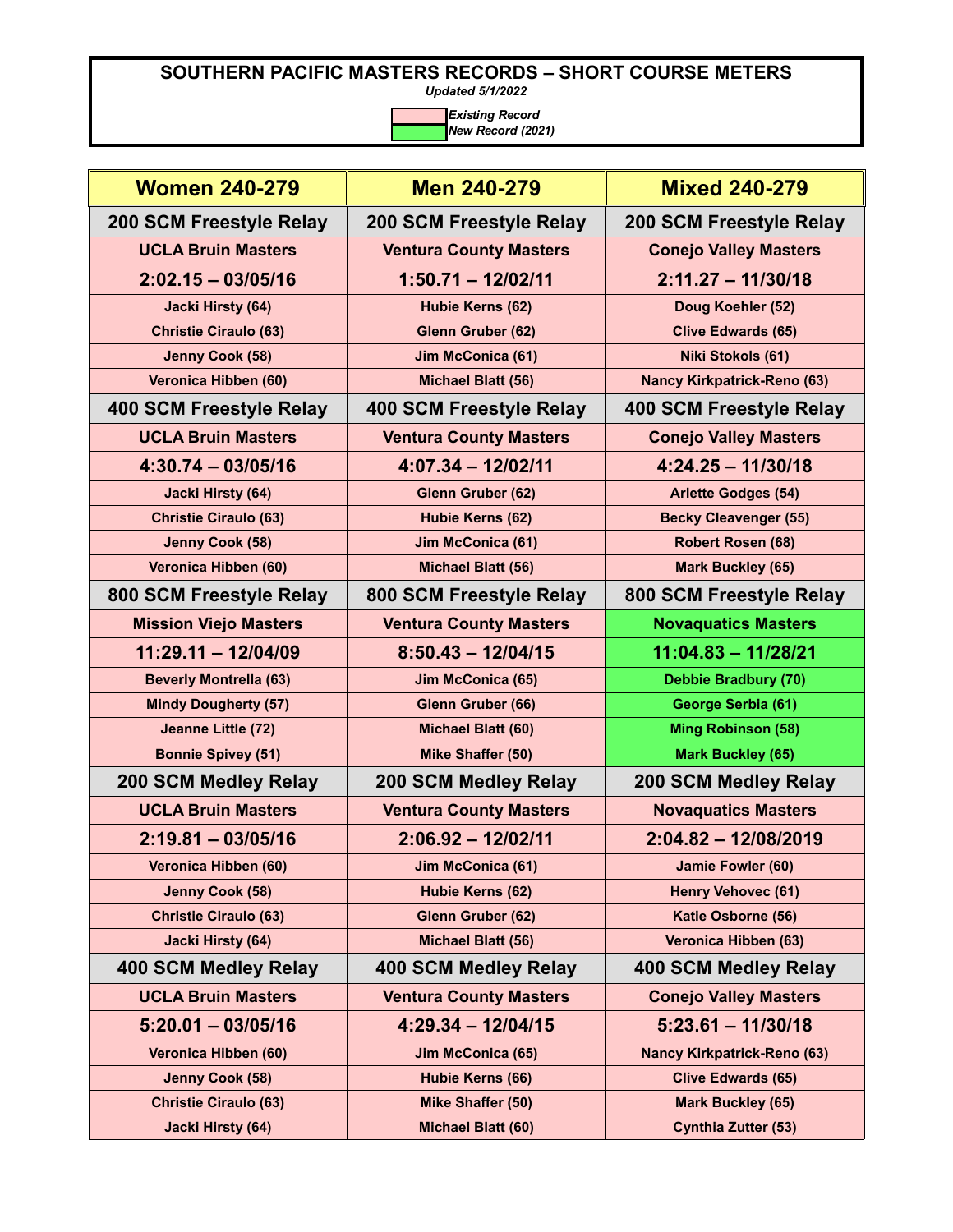*Updated 5/1/22*

| <b>Women 280-319</b>              | <b>Men 280-319</b>                     | <b>Mixed 280-319</b>              |
|-----------------------------------|----------------------------------------|-----------------------------------|
| 200 SCM Freestyle Relay           | 200 SCM Freestyle Relay                | 200 SCM Freestyle Relay           |
| <b>Ojai-Santa Barbara Masters</b> | <b>Rose Bowl Masters</b>               | <b>Ojai-Santa Barbara Masters</b> |
| $2:25.62 - 1995$                  | $2:21.02 - 12/04/15$                   | $2:35.36 - 1995$                  |
| Ruth Baar (73)                    | <b>Mike Freshley (74)</b>              | Frank Piemme (70)                 |
| <b>Shirley Erickson (71)</b>      | Douglas Goode (76)                     | <b>Grace Altus (71)</b>           |
| <b>Grace Altus (71)</b>           | <b>Gary Langendoen (70)</b>            | Ruth Baar (72)                    |
| Gay Collins (65)                  | Erik Sterne (63)                       | <b>Jurgen Schmidt (72)</b>        |
| 400 SCM Freestyle Relay           | 400 SCM Freestyle Relay                | 400 SCM Freestyle Relay           |
| <b>Mission Viejo Masters</b>      | <b>Long Beach Grunions</b>             | <b>Ojai-Santa Barbara Masters</b> |
| $6:13.90 - 12/04/09$              | $5:32.44 - 11/28/21$                   | $5:49.30 - 1995$                  |
| <b>Beverly Montrella (63)</b>     | Kim Onisko (65)                        | Frank Piemme (70)                 |
| Jeanne Little (72)                | <b>Rick Miller (74)</b>                | Ruth Baar (73)                    |
| <b>Mindy Dougherty (57)</b>       | <b>Stan Smith (74)</b>                 | <b>Grace Altus (71)</b>           |
| <b>Maurine Kornfeld (88)</b>      | Jeffrey Dobra (67)                     | <b>Jurgen Schmidt (72)</b>        |
| 800 SCM Freestyle Relay           | 800 SCM Freestyle Relay                | 800 SCM Freestyle Relay           |
| <b>Ojai Masters</b>               | <b>Long Beach Grunions</b>             | <b>Ojai-Santa Barbara Masters</b> |
| $16:45.26 - 11/16/14$             | $12:51.71 - 11/28/21$                  | $14:35.73 - 1994$                 |
| <b>Carole Borland (71)</b>        | Kim Onisko (65)                        | Ruth Baar (71)                    |
| Sylvia Glenn (77)                 | <b>Rick Miller (74)</b>                | <b>Grace Altus (70)</b>           |
| <b>Sheri Ann Cate (69)</b>        | <b>Stan Smith (74)</b>                 | John Melville (74)                |
| <b>Sherril Ornelas (65)</b>       | <b>Jeffrey Dobra (67)</b>              | Boyd Ford (69)                    |
| <b>200 SCM Medley Relay</b>       | <b>200 SCM Medley Relay</b>            | <b>200 SCM Medley Relay</b>       |
| <b>Ojai-Santa Barbara Masters</b> | <b>Southern Calif. Aquatic Masters</b> | <b>Ojai-Santa Barbara Masters</b> |
| $4:01.31 - 2000$                  | $2:49.46 - 1994$                       | $2:55.31 - 1995$                  |
| Grace Altus (76)                  | <b>George Brinton (70)</b>             | Gay Collins (65)                  |
| <b>Malchia Olshan (69)</b>        | John Stern (70)                        | <b>Frank Piemme (70)</b>          |
| Gay Collins (70)                  | Lee Arth (69)                          | <b>Jurgen Schmidt (72)</b>        |
| Ruth Farnham (70)                 | <b>Bob Merrick (74)</b>                | Ruth Baar (73)                    |
| <b>400 SCM Medley Relay</b>       | 400 SCM Medley Relay                   | 400 SCM Medley Relay              |
| <b>Ojai-Santa Barbara Masters</b> | <b>Long Beach Grunions</b>             | <b>Mission Viejo Masters</b>      |
| $8:09.12 - 12/11/98$              | $6:34.87 - 11/28/21$                   | $7:01.87 - 12/02/11$              |
| Gay Collins (68)                  | <b>Jeffrey Dobra (67)</b>              | <b>Jim Stewart (70)</b>           |
| <b>Maggie Mors (72)</b>           | <b>Bill Butler (65)</b>                | <b>Beverly Montrella (65)</b>     |
| <b>Malchia Olshan (67)</b>        | <b>Rick Miller (74)</b>                | <b>Howard Burns (60)</b>          |
| <b>Grace Altus (74)</b>           | <b>Stan Smith (74)</b>                 | <b>Maurine Kornfeld (90)</b>      |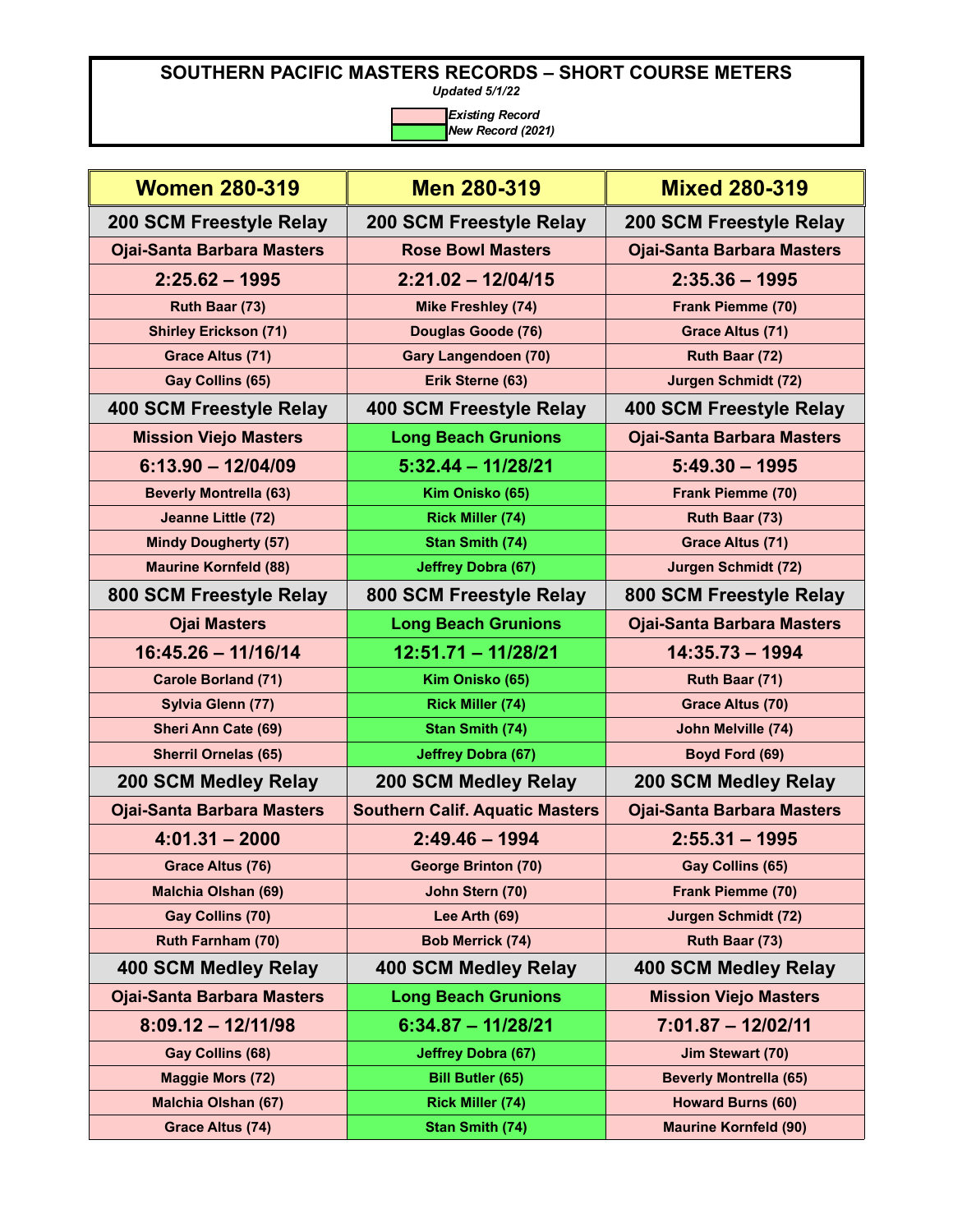*Updated 5/1/22*

| <b>Women 320-359</b>              | <b>Men 320-359</b>             | <b>Mixed 320-359</b>           |
|-----------------------------------|--------------------------------|--------------------------------|
| 200 SCM Freestyle Relay           | <b>200 SCM Freestyle Relay</b> | <b>200 SCM Freestyle Relay</b> |
| <b>Ojai-Santa Barbara Masters</b> | <b>Coast Masters</b>           | <b>Santa Barbara Masters</b>   |
| $5:23.43 - 1997$                  | $2:49.99 - 1997$               | $2:51.05 - 01/06/04$           |
| Jennie Taylor (80)                | <b>Louis Giberson (77)(</b>    | Frank Piemme (79)              |
| <b>Grace Altus (73)</b>           | <b>Woody Bowersock (84)</b>    | Grace Altus (80)               |
| <b>Ruth Ridenour (83)</b>         | <b>Bob Christians (82)</b>     | Ruth Baar (82)                 |
| Gilda Di Pierre (87)              | <b>Walter Pfeiffer (84)</b>    | <b>Jurgen Schmidt (81)</b>     |
| 400 SCM Freestyle Relay           | 400 SCM Freestyle Relay        | 400 SCM Freestyle Relay        |
|                                   | <b>Coast Masters</b>           |                                |
|                                   | $6:34.05 - 1995$               |                                |
|                                   | <b>Brion Winship (77)</b>      |                                |
|                                   | <b>Bob Christians (80)</b>     |                                |
|                                   | <b>Walter Pfeiffer (82)</b>    |                                |
|                                   | <b>Woody Bowersock (82)</b>    |                                |
| 800 SCM Freestyle Relay           | 800 SCM Freestyle Relay        | 800 SCM Freestyle Relay        |
|                                   | <b>Coast Masters</b>           | <b>Coast Masters</b>           |
|                                   | $15:10.98 - 1997$              | $20:15.22 - 12/11/98$          |
|                                   | <b>Louis Giberson (77)</b>     | <b>Madeleine Miller (88)</b>   |
|                                   | <b>Woody Bowersock (84)</b>    | <b>Woody Bowersock (85)</b>    |
|                                   | <b>Bob Christians (82)</b>     | Margo Bouer (63)               |
|                                   | <b>Walter Pfeiffer (84)</b>    | <b>Walter Pfeiffer (85)</b>    |
| <b>200 SCM Medley Relay</b>       | 200 SCM Medley Relay           | 200 SCM Medley Relay           |
|                                   | <b>Coast Masters</b>           | <b>Santa Barbara Masters</b>   |
|                                   | $3:17.02 - 2000$               | $3:35.60 - 11/06/04$           |
|                                   | <b>Bob Merrick (80)</b>        | Ruth Baar (82)                 |
|                                   | <b>Walter Pfeiffer (87)</b>    | Frank Piemme (79)              |
|                                   | <b>Louis Giberson (80)</b>     | <b>Jurgen Schmidt (81)</b>     |
|                                   | <b>Woody Bowersock (87)</b>    | <b>Grace Altus (80)</b>        |
| 400 SCM Medley Relay              | 400 SCM Medley Relay           | 400 SCM Medley Relay           |
|                                   | <b>Coast Masters</b>           | <b>Coast Masters</b>           |
|                                   | $7:39.16 - 1997$               | $11:14.66 - 12/11/98$          |
|                                   | <b>Louis Giberson (77)</b>     | <b>Maxine Merlino (86)</b>     |
|                                   | <b>Woody Bowersock (84)</b>    | <b>Madeleine Miller (88)</b>   |
|                                   | <b>Bob Christians (82)</b>     | <b>Walter Pfeiffer (85)</b>    |
|                                   |                                |                                |